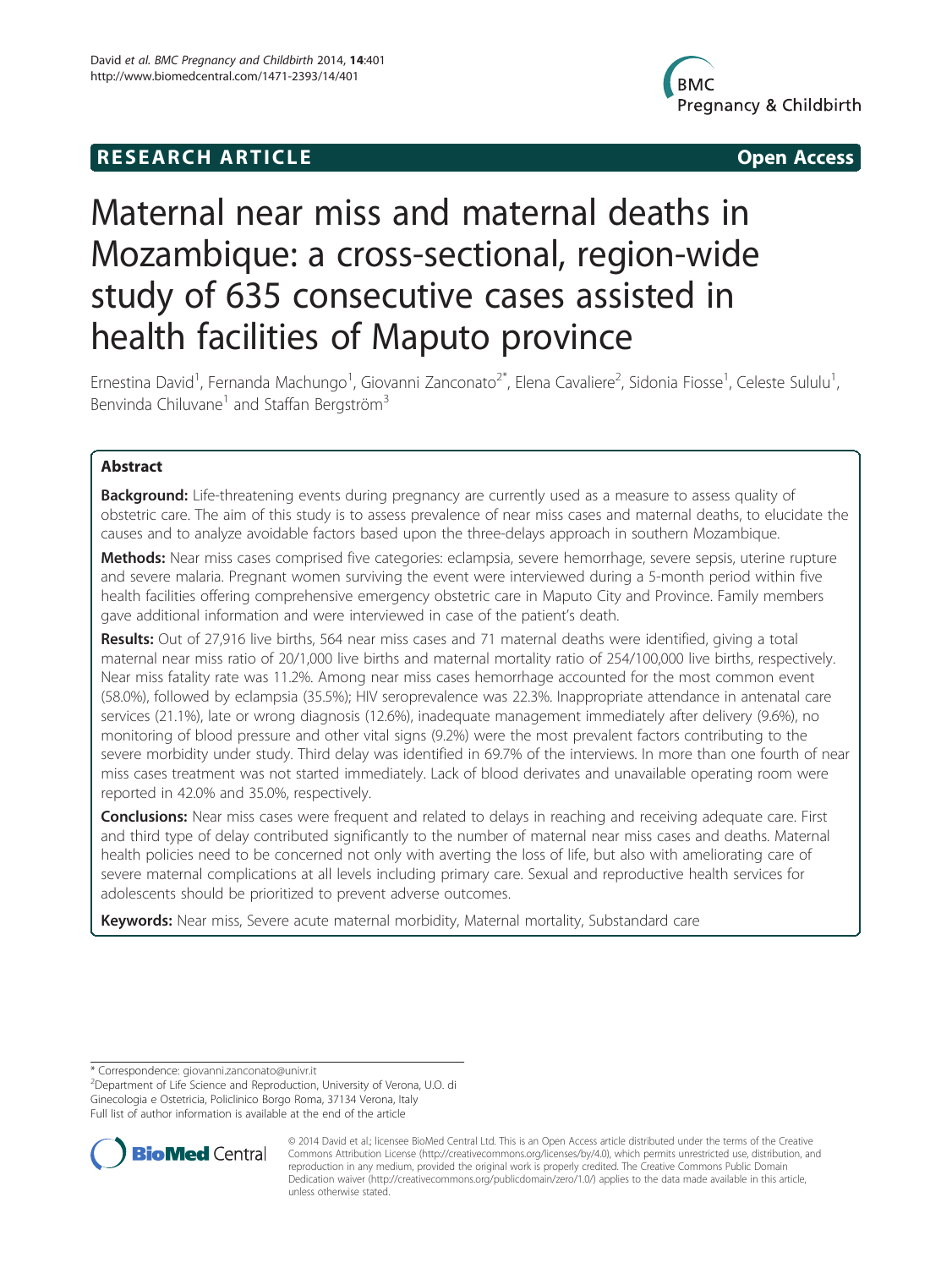## Background

A near miss case has been defined any severe obstetric complication threatening the woman's immediate survival [[1,2](#page-6-0)]. However, the wide concept of an obstetric near miss has delayed the adoption of a uniform definition and various criteria have been used in different studies: severity of illness, scoring of symptoms, grading of organ dysfunction and management-based classification. More recently WHO has suggested which criteria should be used to perform the baseline assessment and how to proceed with the situation analysis in order to implement interventions for improving health care. Wherever feasible, depending on local contextual factors, baseline assessment should include severe pregnancy-related complications and key interventions [\[3](#page-6-0)]. Admission to intensive care unit (ICU) should also be considered an effective indicator of serious morbidity [\[4](#page-6-0)-[7\]](#page-6-0).

Near miss cases may be used to assess quality of obstetric care and are a potentially useful starting point for audits for several reasons: larger numbers of cases permit more lessons to be learned from the management of cases who survive than auditing the management of those who died. Surviving women may be interviewed and risk factors ascertained, inappropriate care objectively documented as well as the patient's own perception of the care she received.

The ratio of maternal deaths to maternal near miss cases can be calculated and compared between regions or over time, provided definitions are clarified [\[3](#page-6-0)]. It may indicate an area where change could be implemented in order to address a deficiency in practice. It also permits the development of preventive and educational programs with improved allocation of resources in order to achieve a reduction of both maternal morbidity and mortality [[7,8\]](#page-6-0).

Several studies on maternal morbidity and mortality have been published in sub-Saharan Africa over the last decade [\[9-12\]](#page-6-0). In Mozambique, Maputo Central Hospital (HCM) is the source of most published studies and clinical audit has come to be standard practice in "the Maputo model" [\[11](#page-6-0)[-13\]](#page-7-0). Data from Maputo Central Hospital Maternity in 2004, showed that 777 patients were admitted in HCM ICU, 362 (46.6%) due to hypertensive disease, 170 (21.9%) with hemorrhagic complications and 56 (7.2%) with sepsis. Other contributing indirect causes mainly comprised malaria and HIV/AIDS (Bique Osman, personal communication). In this country one of the most prominent challenges is to reduce maternal mortality, recently estimated at 599 maternal deaths per 100,000 live births [\[14](#page-7-0)].

The purpose of this study was to assess the prevalence of near miss cases and maternal deaths in Maputo City and Province in southern Mozambique and analyzing avoidable factors associated with various delays in

getting appropriate care. By better identifying circumstances surrounding severe morbidity and maternal deaths, this study aimed at improving essential obstetric care services and at providing relevant information to policy makers and planners to more effectively target interventions apt to reduce maternal morbidity and mortality.

## **Methods**

A cross-sectional study with continuous enrolment of study participants from August to December 2008, covering Maputo City (urban area) with a population of 1,094,315 (Census 2007) [\[15](#page-7-0)] and Maputo Province (rural area) with a population of 1,205,709 [\[16\]](#page-7-0). Data collection was carried out in five health facilities offering comprehensive emergency obstetric care (CEmOC), specifically Maputo Central Hospital (HCM), Mavalane General Hospital, José Macamo General Hospital, Manhiça District Health Centre and Xinavane Rural Hospital. These five public health units receive critically ill patients referred from all peripheral health units within the public national health system located in Maputo province. HCM is the biggest public hospital, the only one with an ICU for obstetric cases, a neonatal intensive care unit, and a team of obstetricians and anesthesiologists available round the clock. HCM provides quaternary care and serves as the major referral centre for other public and private hospitals to a region of approximately 1.2 million inhabitants, including about 360,000 women of reproductive age in the municipality of Maputo (Census 2007) [\[15\]](#page-7-0).

Two groups of patients were enrolled using an exhaustive sampling approach. Firstly, pregnant women admitted in the labor ward or in the gynecology emergency ward, surviving the near miss event. Secondly, pregnant or puerperal women suffering a maternal death.

Near miss cases were identified in the five above mentioned health facilities according to the clinical criteria presented in Table [1](#page-2-0).

The following definitions were used:

- Maternal mortality ratio (MMR): maternal deaths per 100,000 live births.
- Case fatality rate: number of deaths due to a specific morbidity divided by the total number of diseased (survivors and deaths) with the same morbidity.
- Maternal Near Miss Ratio (MNMR): number of near miss cases per 1,000 live births.

## Data collection

Information was collected from the medical records. To complete information gaps in patient's files and to facilitate the audit in near miss cases, an interview was conducted with the patient and accompanying family members, health workers or any other relevant person involved in her care using a pre-coded and partly open-ended questionnaire.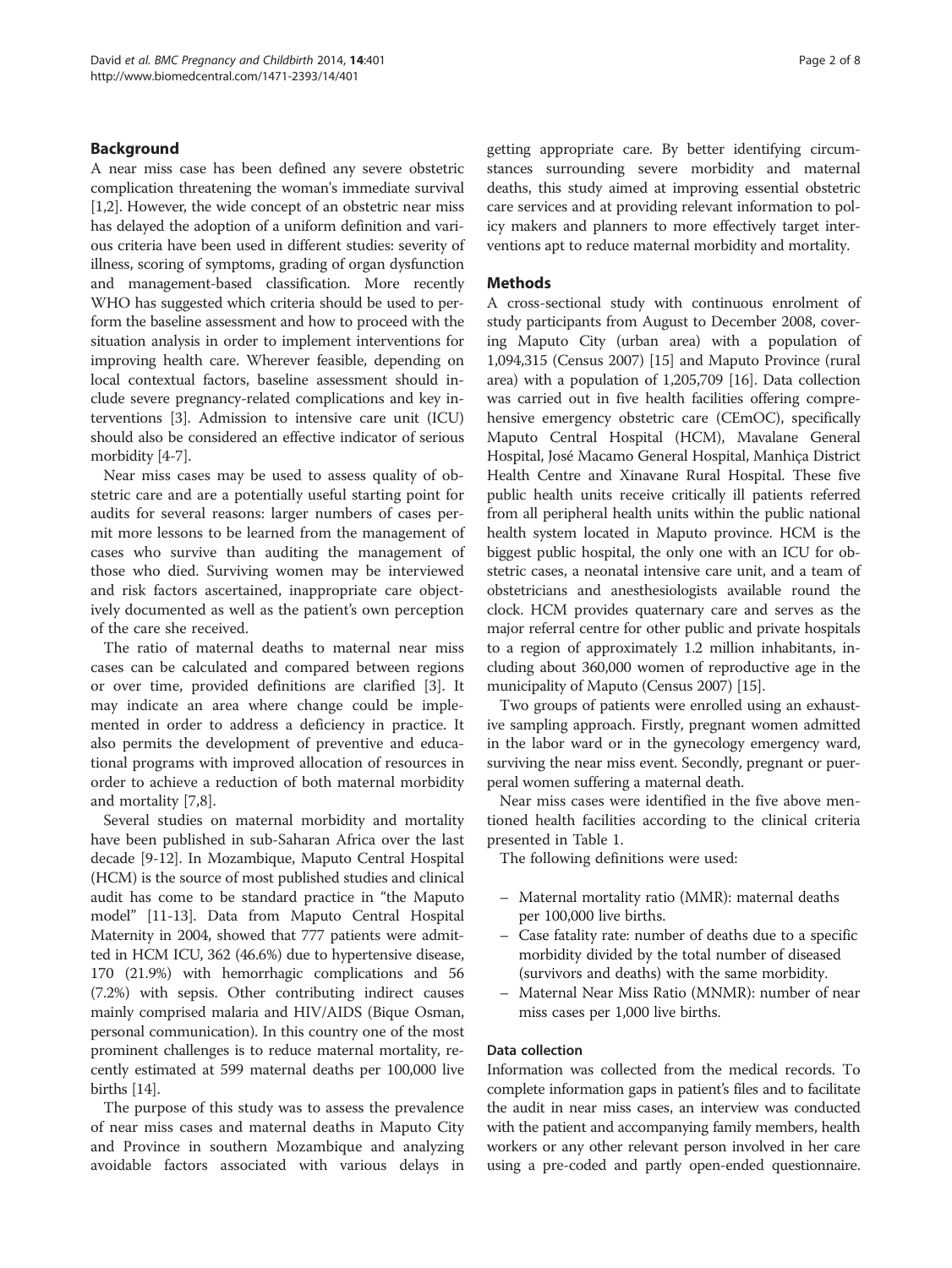<span id="page-2-0"></span>Table 1 Clinical criteria for identification of near-miss cases

| Eclampsia           | Convulsions during pregnancy or in the first<br>48 hours postpartum together with hypertension<br>$(\geq$ 140/90 mmHg) and proteinuria (1+ on random<br>dipstick analysis or 300 mg in 24 hours)                    |
|---------------------|---------------------------------------------------------------------------------------------------------------------------------------------------------------------------------------------------------------------|
| Severe hemorrhage   | Profuse vaginal bleeding with hypovolemic<br>shock, systolic blood pressure <90 mm Hq and<br>need of blood transfusion. (cases of third<br>trimester hemorrhage, post-partum<br>hemorrhage and abortion)            |
| Severe sepsis [17]  | Two or more of the following signs:<br>temperature > 38°C or < 36°C, heart rate > 100<br>beats/minute, respiratory rate >20/min, white<br>cell count >17 $\times$ 10 <sup>9</sup> /l, clinical signs of peritonitis |
| Uterine rupture     | Acute dehiscence of the uterus, no matter the<br>mode of delivery, with need of blood transfusion<br>and/or surgical repair and/or hysterectomy                                                                     |
| Severe malaria [18] | Malaria with coma or convulsions and need of<br>blood transfusion in the pregnant, puerperal or<br>post-abortion women, were include                                                                                |

Information included socio-economic background, reproductive characteristics, maternal and neonatal outcome. Also, efforts to seek care, accessibility of health services, management and problems encountered during management were recorded for the qualitative analysis.

Efforts were made to address the interviewees in an empathetic manner, avoiding blame and assuring confidentiality. Whenever necessary the interview was conducted in the patient's local dialect.

In some instances of maternal death, in the absence of information coming from the deceased woman, members of the research team visited the family and conducted a home interview after two weeks from the event. A verbal autopsy was conducted aiming to uncover circumstances, clinical signs/symptoms and socioeconomic factors contributing to the death.

Interviews were used to reconstruct the pathway and the series of events that might have contributed to the occurrence of near miss cases.

The approach was based on the conceptual framework of the three phases of delay in reaching/receiving care, according to Thaddeus and Maine definitions [[19\]](#page-7-0):

First delay is related to community level, the decision to seek an appropriate obstetric emergency care and is influenced by the actors involved in decision-making; this delay is due to e.g. sociocultural factors, distance from the health facility, financial and opportunity costs.

Second delay is related to the difficulty to reach an appropriate obstetric facility, which depends on how far away the nearest facility is from home in terms of distance and travel time, availability and cost of transportation and road conditions.

Third delay is related to inadequate care when a facility is reached: factors affecting the receipt and provision of care (includes the adequacy of the referral system); shortages of supplies, equipment, trained personnel and lack of competence of available personnel.

Each case was discussed with all members of the study team together with a senior researcher and interviews were analyzed using a qualitative content analysis approach [[20](#page-7-0)]. Facts/circumstances related to the near miss event, as they were described by the woman or the family, were evaluated for their contributing role to anyone of the 3 delays. It was judged as appropriate that more than one delay could be found for the same case. The text was carefully read to identify the meaning units. Key words and phrases were condensed. The principal investigator and co-investigators contributed to the interpretation of the underlying meaning. Coding was then done and codes assigned to the fitting type of delay (out of the 3 delays).

Filling of the questionnaire was completed soon after admission in most cases, while in the remaining before discharge. This resulted in almost no loss of information.

## Laboratory tests

HIV test was performed for each case, whenever possible.

## Ethical considerations

Near miss cases and their families, as well as the family of the deceased woman, were interviewed after informed consent regarding the study and its objectives.

This study was approved by the Mozambican National Bioethical Commission.

## Results

During the study period, there were 27,916 live births, 564 near miss cases and 71 maternal deaths. This resulted in a maternal near miss ratio of 20,2 per 1,000 live births and maternal mortality ratio of 254 per 100,000 live births. The aggregate case fatality rate was 11.2% (71/635). Hemorrhage accounted for the most common event (58.0%) and included 110 ectopic pregnancies, 59 miscarriages complicated with severe bleeding, 160 cases of 3<sup>rd</sup> trimester hemorrhagic complications (placental abruption, placenta previa, postpartum hemorrhage).

Eclampsia occurred in 35.5% of cases, followed by infection (3.9%), uterine rupture (2.3%) and cerebral malaria (0.4%) (Table [2](#page-3-0)).

Most near miss cases (70.7%) were referred to Maputo Central Hospital from peripheral health facilities, with a path that included the smaller health centers and the general hospitals mentioned in the Methods section. Accordingly only 29.3% of women came straight from home.

Socio-demographic characteristics of the near miss and maternal deaths groups are presented in Table [3](#page-4-0). It is noteworthy that 23.6% of near miss patients were adolescents (14–19 years of age), 33.2% were not in a stable marital condition and 46.3% came from suburban areas.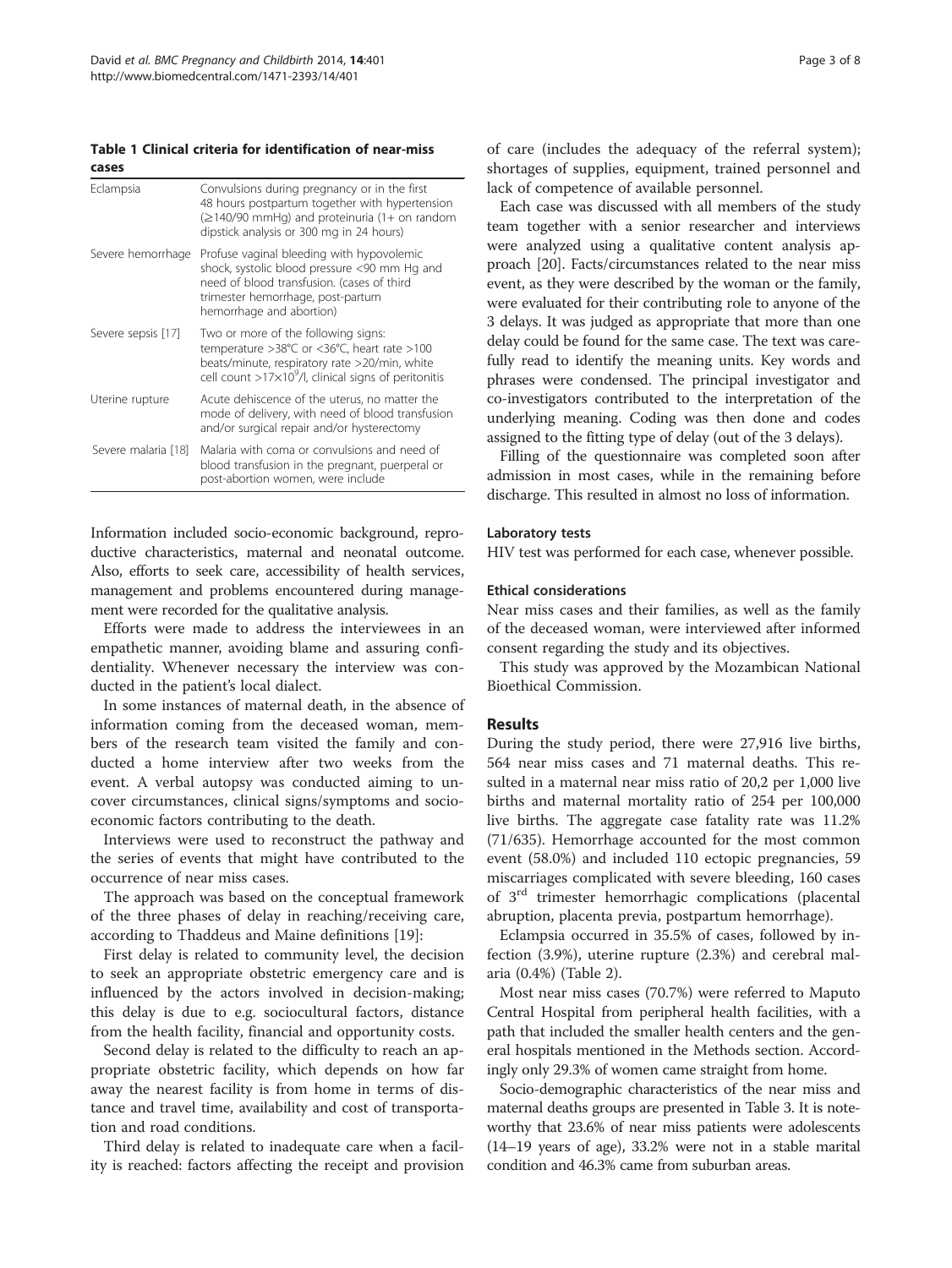|                                   | <b>Total</b> | Hemorrhage  | Eclampsia   | <b>Sepsis</b> | Uterine rupture | Cerebral malaria |
|-----------------------------------|--------------|-------------|-------------|---------------|-----------------|------------------|
| Live births                       | 27,916       |             |             |               |                 |                  |
| Maternal near-miss (MNM)          | 564          | 327 (58.0%) | 200 (35.5%) | 22 (3.9%)     | 13 (2.3%)       | $2(0.4\%)$       |
| Maternal deaths (MD) <sup>*</sup> | 71           | 27 (38.0%)  | 9(12.7%)    | $4(5.6\%)$    | $1(1.4\%)$      | 2(2.8%)          |
| <b>MMR</b>                        | 254          | 96.7        | 32.6        | 14.3          | 3.6             | 7.2              |
| MNMR                              | 20           |             |             |               |                 |                  |
| <b>SMOR</b>                       | 22.7         |             |             |               |                 |                  |
| Case fatality rate" (%)           | 11.2         | 7.6         | 4.3         | 15.4          | 7.1             | 50               |

<span id="page-3-0"></span>Table 2 Characteristics and frequencies of near miss cases and maternal deaths at hospital level in Maputo city and Maputo province, Mozambique

MMR: maternal deaths per 100,000 livebirths. SMOR: severe maternal outcome ratio (MNM + MD)/ 1000LB.

MNMR: severe morbidity per 1000 live births.

\* To complete the total of 71 maternal death cases there are other causes of maternal death as AIDS 23 (32.4%), various 5 (7.0%).

\*\*Maternal deaths devided by the sum of maternal deaths and near-miss cases.

One third of near miss cases (33.7%) had no antenatal control in the index pregnancy; among women who had gone through antenatal care,  $85.7\%$  had their  $1<sup>st</sup>$  antenatal visit after the first trimester (Table [3\)](#page-4-0). According to the patient's antenatal card, when available, 13.6% of women had been considered by staff to have a high risk pregnancy, and 28.0% had suffered from complications in previous pregnancies or deliveries such as stillbirth, ectopic pregnancy, ante partum hemorrhage, placental retention, postpartum hemorrhage or miscarriage.

Among the near miss cases that reached a gestational age of fetal viability, mode of delivery was vaginal in 43.4%, mostly attended by midwives. Home delivery had occurred in 2.1% of cases (Table [4](#page-4-0)). A traditional doctor had been consulted by the woman or relatives in 9.4% (53/564); few women (n = 49) admitted having used a traditional remedy.

HIV seroprevalence was 22.3% for near miss cases. Among maternal deaths it was possible to draw blood in a limited sample of 46 cases, out of which 35 (76.1%) were seropositive.

Neonatal outcomes of near miss cases were collected in 385 cases: 115 were stillbirths (29.9%); among the 270 newborns, 15 died within the  $1<sup>st</sup>$  week, giving a total perinatal mortality of 33.8% (130/385). Women who went through more than one health facility while seeking appropriate care, contributed to 67.7% of feto-neonatal loss, whereas the adolescent group (14–19 years old) suffered a 14.6% of adverse perinatal outcome.

Information on neonatal outcome related to maternal deaths was available in only 36 out of 71 women: in this smaller sample, which represents half of the whole group, 19 deaths were recorded at birth or within the  $1<sup>st</sup>$ week, giving a perinatal death rate of 52.7% (19/36).

## Interviews with patients and relatives

Contributing factors to any delay in seeking care are presented in Table [5,](#page-5-0) together with frequencies and subcategories of 1<sup>st</sup>, 2<sup>nd</sup> and 3<sup>rd</sup> delays for near miss cases. There was no loss of information between quantitative and qualitative data. More than one delay was found in 363/564 (64.4%) cases.

The  $1<sup>st</sup>$  type of delay occurred in 63.8% of all cases due to various attitudes related to the woman's traditional beliefs, perception of institutional health care services, etc. Reportedly, the decision to seek care was taken by the woman herself in 29.3% of the near miss cases, while in the remaining cases the woman depended on the husband's or other family members' decision.

A significant  $2<sup>nd</sup>$  type of delay could be found in 21.3% of cases due to lack of resources and the difficulty in covering long distances to reach health facilities.

The  $3<sup>rd</sup>$  type of delay, was identified in 69.7% of the interviews: delays in transfer and treatment together with various forms of substandard care such as lack of blood derivates (42.0%) and unavailable operating room (35.0%). More than one fourth of near misses reported no initial treatment within the first 30 minutes after arrival.

Only 10% of near misses stated that they were satisfied with the quality of care provided by the health services but few (6.0%) actually complained, blaming the health unit for lack of responsibility. When women with a near miss event were asked to comment on their condition, almost half of them answered that they did not know what had happened or if the life-threatening condition could have been prevented.

## **Discussion**

This is the first prospective report of maternal near miss cases and deaths in health facilities at provincial level in Mozambique. The study shows that severe acute maternal morbidities frequently affected women managed in the facilities investigated. Life-threatening obstetric conditions, with outcome either in near miss or in maternal death, complicated up to 2.3% of total livebirths. Our estimates of total maternal near-miss and maternal mortality ratio fall within the wide range of ratios reported in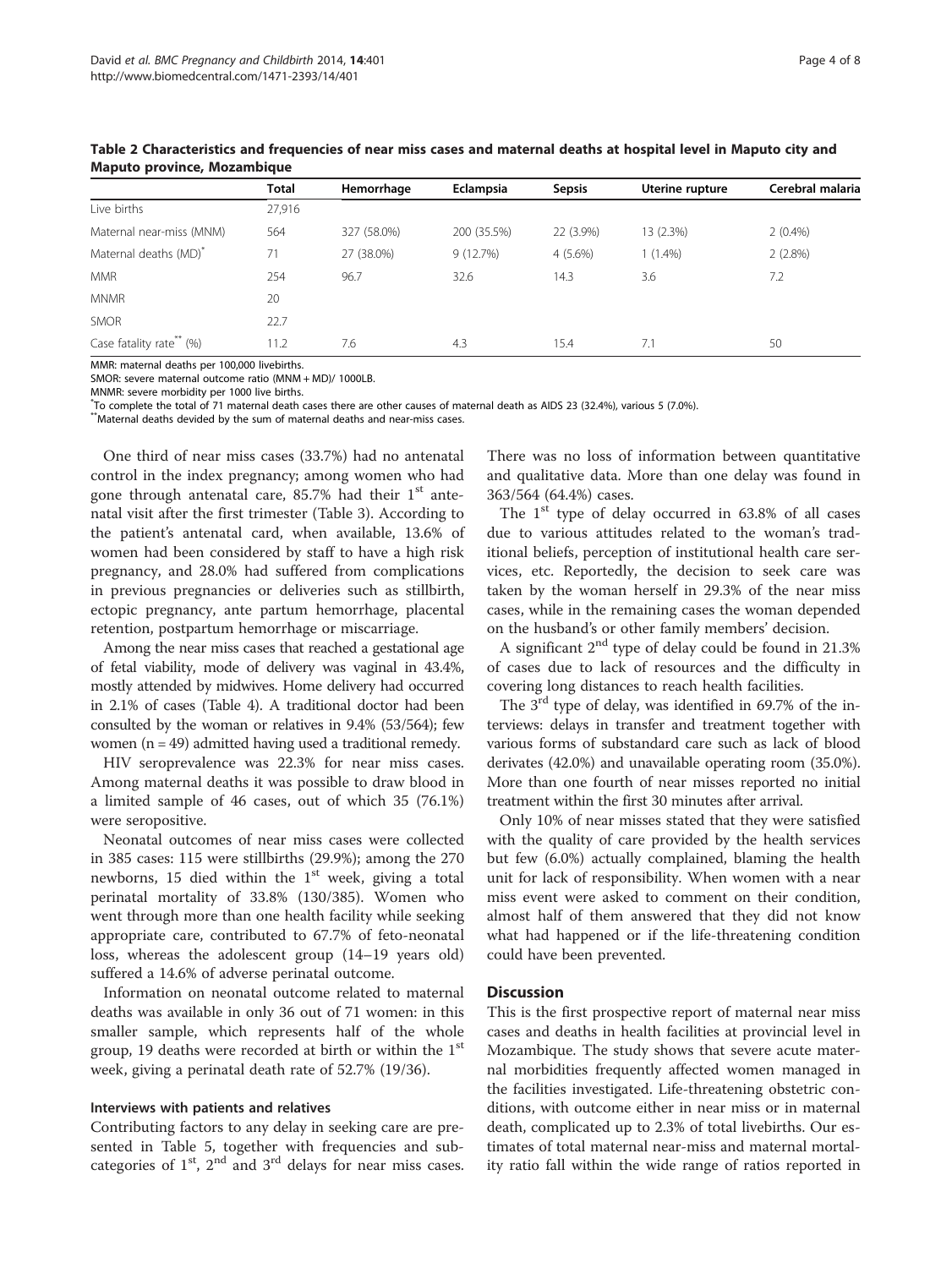|                                                          | Near miss cases | <b>Maternal deaths</b>   |
|----------------------------------------------------------|-----------------|--------------------------|
|                                                          | $n = 564$ (%)   | $n = 71$ (%)             |
| Age (yy)                                                 |                 |                          |
| 14-19                                                    | 133 (23.6)      | 6(8.5)                   |
| $20 - 24$                                                | 152 (27.0)      | 16 (22.5)                |
| 25-29                                                    | 148 (26.2)      | 20 (28.2)                |
| 30-34                                                    | 94 (16.7)       | 22 (31.0)                |
| $\geq$ 35                                                | 37(6.6)         | 3(4.2)                   |
| Missing                                                  |                 | 4                        |
| Range                                                    | $14 - 47$       | $16 - 42$                |
| Mean $\pm$ SD                                            | $25.0 \pm 6.2$  | $27.0 \pm 5.2$           |
| Education                                                |                 |                          |
| None                                                     | 39 (6.9)        | 5(7.0)                   |
| Primary (7 years)                                        | 221 (39.2)      | 24 (33.8)                |
| Secondary (12 years)                                     | 294 (52.1)      | 17 (23.9)                |
| Higher (>12 years)                                       | 10(1.8)         | 1(1.4)                   |
| Missing                                                  |                 | 24                       |
| Marital status                                           |                 |                          |
| Single                                                   | 187 (33.2)      | 13 (18.3)                |
| Married/Cohabiting                                       | 367 (65.1)      | 34 (47.9)                |
| Divorced                                                 | 5(0.9)          | $\overline{\phantom{0}}$ |
| Missing                                                  |                 | 24                       |
| Residency                                                |                 |                          |
| Urban                                                    | 60 (10.6)       | 1(1.4)                   |
| Suburban                                                 | 261 (46.3)      | 49 (69.0)                |
| Rural                                                    | 242 (42.2)      | 12 (16.9)                |
| Missing                                                  | 1               | 9                        |
| Parity                                                   |                 |                          |
| 0                                                        | 191 (33.9)      | 6(8.5)                   |
| 1                                                        | 117 (20.7)      | 15(21.1)                 |
| $2 - 4$                                                  | 229 (40.6)      | 32 (45.1)                |
| $\geq 5$                                                 | 27 (4.8)        | 6(8.5)                   |
| Previous C-section                                       |                 |                          |
| 1                                                        | 35(6.2)         | 6(8.5)                   |
| $\overline{2}$                                           | 13(2.3)         | 2(2.8)                   |
| 3                                                        | 9(1.6)          |                          |
| Gestational age in the 1st antenatal control (trimester) |                 |                          |
| I                                                        | 54 (14.3)       | 3(4.2)                   |
| II                                                       | 246 (65.1)      | 29 (40.8)                |
| Ш                                                        | 78 (20.6)       | 7(9.9)                   |

<span id="page-4-0"></span>Table 3 Socio-demographic and reproductive characteristics of near-misses and maternal deaths

studies from other low-income countries, which used similar criteria of near-miss definition, based on severe maternal complications [\[21](#page-7-0)-[23](#page-7-0)]. Observed maternal near miss prevalence of 20.2 per 1000 livebirths is similar to

| Table 4 Relevant information related to delay in decision, |  |  |
|------------------------------------------------------------|--|--|
| transport and care among near miss cases                   |  |  |

| <b>Factor</b>                    | $n = 564$ (%) |
|----------------------------------|---------------|
| Decision to seek care            |               |
| Patient                          | 165 (29.3.)   |
| Husband/partner                  | 147(26.1)     |
| Relatives                        | 215 (38.1)    |
| Neighbours                       | 21(3.8)       |
| Transport                        |               |
| Owner car                        | 257 (45.6)    |
| Public transport "Chapa"         | 173 (30.7)    |
| On foot                          | 114 (20.2)    |
| Other                            | 9(1.6)        |
| Place of birth*                  |               |
| Home                             | 8(2.1)        |
| Along the way                    | 9(2.4)        |
| Peripheral health unit           | 83 (21.7)     |
| Referral center                  | 285 (73.8)    |
| Mode of delivery <sup>*</sup>    |               |
| Vaginal                          | 167 (43.4)    |
| Caesarean                        | 218 (56.6)    |
| Assistance at birth <sup>®</sup> |               |
| Nurse/midwife                    | 132 (34.5)    |
| Obstetrician/surg. technician    | 260 (60.5)    |
| Assistant medical officer        | 3(0.8)        |
| Traditional birth attendant      | 1(0.3)        |
| Relative                         | 12(3.1)       |
| Others                           | 3(0.8)        |

 $*$ Near-miss cases associated with fetal viability (N = 382).

what was seen in the maternal near miss study done in a Sudanese rural hospital (22.1‰) [\[21\]](#page-7-0), and also to the findings (21.2‰) of another surveillance study carried out in Brazil [[23](#page-7-0)]. A recent systematic review estimated the prevalence in African countries ranging between 6 and 150‰ [\[24\]](#page-7-0). Our results concerning maternal deaths compare favourably with the findings of the Sudanese study, which reported 432 deaths/100,000 live births [[21](#page-7-0)].

Over all, hemorrhage and eclampsia were predominant causes and contributed to more than 90% of our severe maternal morbidities, a much higher figure than the findings of the Sagamu study (61.6%) [\[22\]](#page-7-0). Comparing the mortality index of the two studies, we found lower figures for hemorrhage and eclampsia, likely due to the availability of blood bank services and the introduction of magnesium sulfate for severe pre-eclampsia management in almost all health facilities.

More than two thirds (70.7%) of near miss cases were referred from other health facilities, implying deterioration of the woman and her newborn's condition due to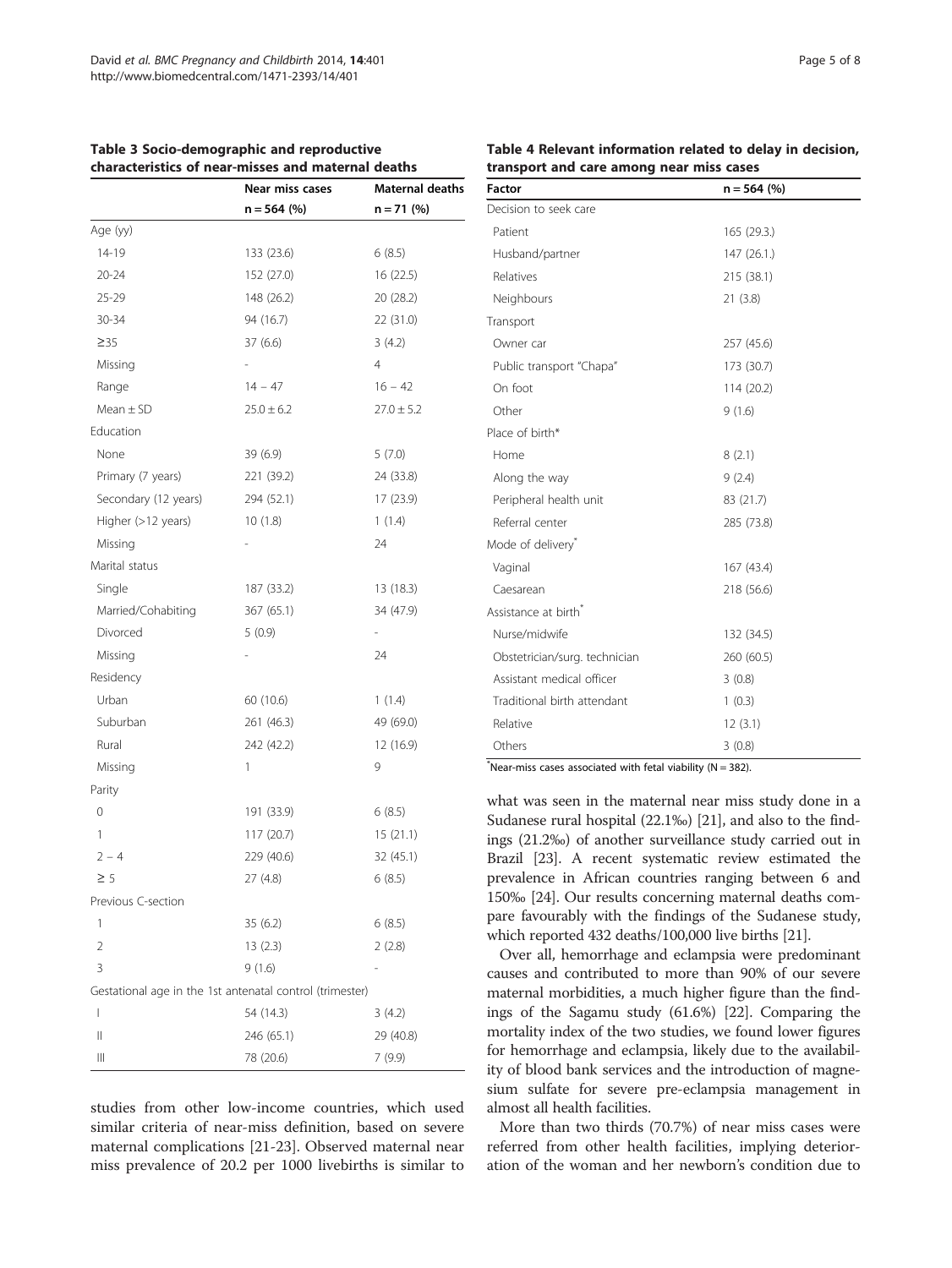## <span id="page-5-0"></span>Table 5 Contributing factors according to the 3-delays method (for near-miss cases)

| Factors associated with delay in<br>seeking health care (1 <sup>st</sup> delay)                              | $n = 360(63.8\%)$ |
|--------------------------------------------------------------------------------------------------------------|-------------------|
| Desire for home delivery (traditional orientation,<br>lack of confidence in the health system, etc.)         |                   |
| Lack of information/knowledge of the problem                                                                 |                   |
| Inadequate antenatal care (late attendance,<br>delayed visits, etc.)                                         |                   |
| Non-compliance with health provider's advice<br>(medication intake, referral to appropriate care, etc.)      |                   |
| Belief in alternative care (relying on traditional<br>healers or natural remedies)                           |                   |
| Refusal of treatment for an unwanted pregnancy<br>(circumstancial evidence of induced abortion)              |                   |
| Factors associated with delay in reaching<br>the health system (2 <sup>nd</sup> delay)                       | $n = 120(21.3%)$  |
| Lack of resources (money, transportation<br>means, roads, etc.)                                              |                   |
| Distance                                                                                                     |                   |
| Factors associated with delays within<br>the health system (3rd delay)                                       | $n = 393(69.7%)$  |
| Delay in patient admission,<br>patient referral, patient treatment                                           |                   |
| Lack of resources (blood derivates,<br>operating theatre, ultrasound, etc.)                                  |                   |
| Sub-standard care (inappropriate diagnosis/treatment,<br>unfriendly attitude, untrained health worker, etc.) |                   |

longer time in transfer of the patient between facilities and delayed adequate care.

In the present study we observed a very low degree of antenatal attendance among the near miss population: 9 out of 10 had no first trimester visit and 1/3 of near miss cases had absolutely no antenatal control in the index pregnancy before the near miss event. Although it remains to be demonstrated that antenatal care leads to improved survival [[25\]](#page-7-0), we believe that the educational role of antenatal care can be considered a relevant factor in the reduction of maternal morbidity and mortality.

The attitude observed in the study group profoundly differs from that of the general Mozambican pregnant population, estimated to have a high antenatal attendance rate - 92.4% getting at least one visit during pregnancy [\[26](#page-7-0)]. The issue of reduced antenatal care includes also the competence of identifying the high risk pregnancies: our results suggest that proper identification of pre-existing risk factors also needs improvement. This is reflected by the discrepancy found between the proportion of women who had suffered an obstetric complication in a previous pregnancy in contrast with the prevalence of women recognized as having a high risk pregnancy, according to current national criteria.

Pregnancy among adolescent girls is a common situation in Mozambique. A study done in Maputo City in 2001 showed that 19.0% of a large sample of adolescents referred they had been pregnant at least once [[27\]](#page-7-0), but according to a 2011 enquiry, this figure has increased to 38% [[28](#page-7-0)]. Our findings of a rather high prevalence of adolescents among near miss cases (23.6%) may indicate that this group is at high risk of adverse obstetric outcome in Mozambique. Compared with a Brazilian study [[23](#page-7-0)], which showed a 14% prevalence of pregnancy among adolescents, our results have worse implications for this group of young, uneducated and family dependant girls, with lack of awareness of danger signs and limited decision making power. The figure reveals that this group is highly exposed to severe maternal morbidity as mortality.

Among maternal deaths, AIDS had a high contribution: 23/71 (32%) is similar to the findings in a Burkina Faso study (33.3%) [[29](#page-7-0)], which correlates with the HIV seroprevalence of 22% found among near miss cases; this figure is higher than the background estimate of 16% affecting the pregnant population in Maputo province [[30-32](#page-7-0)]. These publications emphasize that the HIVinfection prevalence is higher in the center and south of the country and in the female population.

Using the three delays framework [\[19](#page-7-0)] the qualitative data showed that 63.8% of the cases were related to the first delay. This figure is extremely high compared to the 14.5% reported by Amaral et al. [\[23\]](#page-7-0) but does not differ substantially with regards to the findings of a Liberian study (38.0%) nor with the experience of Hirose et al. (54.0%) in Afghanistan [[33,34\]](#page-7-0).

The most common factors contributing to the first delay were related to culture (lack of empowerment, lack of information, lack of knowledge of the problem). Delivering at home is still viewed as a normal option and this perception is well proven by the 2008 statistics which indicate a 58% national coverage of institutional deliveries in Mozambique [[35](#page-7-0)].

The second delay was not as frequent as the other two types of delay, although various precarious means of transportation were used and as much as 20.2% of women reached the closest health facility on foot. In spite of our low prevalence of 21.3%, there are studies that have reported a 3-fold prevalence [\[34](#page-7-0)], emphasizing the importance of distance from health facilities as well as lack of money for transportation when evaluating "what went wrong" along the path to medical care. However, according to the Authors of the Afghani study, most of the patients did not acknowledge the importance of this contributing factor. This attitude could also explain the low prevalence of the  $2<sup>nd</sup>$  delay found in our near miss sample, due to the fact that sometimes people accept as "normal" a current situation, no matter it's implications, such as facing chronic lack of transportation.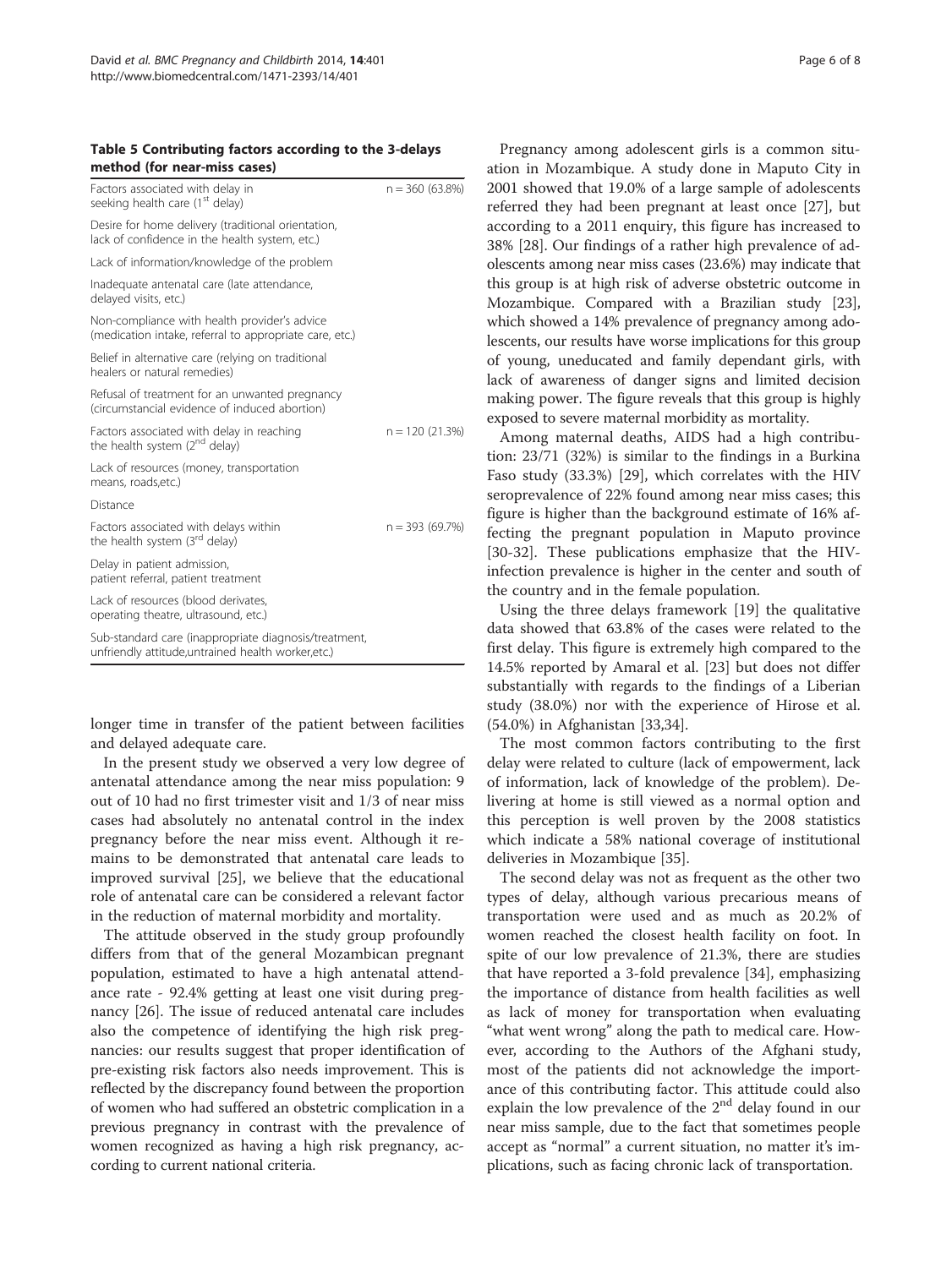<span id="page-6-0"></span>On the basis of our results, a third delay was identified and frequently recurred in the interviews of the patients and family members. Delay might have started at first admission, continued within the referral system and in some cases was worsened by the lack of blood derivates or operating theatre.

Another delay at the facility level related to substandard care and to the attitude of the health workers towards the woman. Only a minority of our cases were satisfied with the quality of care provided by the institution, even though very few (6%) actually complained and placed blame on the health unit.

According to a published overview of the 5<sup>th</sup> Uganda Demographic and Health survey, 2012, the third delay "calls on the moral imperatives and ethical responses from health care workers to prioritize the care afforded to women", which would have "major implication for health policies, funding and leadership to ensure a reduction in the interval between onset of a complication and its efficient management in all health facilities" [[36\]](#page-7-0).

## Conclusion

Prospective monitoring of five health facilities in Maputo city and province and evaluation of the circumstances surrounding near miss cases, resulted in the finding of a high proportion of preventable, serious maternal complications. In doing so, this study has the potential to raise the awareness of the type of maternal complications which may evolve into a maternal death. Medical and non-medical factors have been explored, resulting in the definition of multiple delays, which hamper the process of seeking and receiving care.

On the basis of the results of this study it can be inferred that the woman and her family members dangerously postpone the decision to seek care. Due to hesitation and poor transport the woman eventually reaches the health facility in a badly worsened condition, often to face a last and fatal institutional delay.

The implementation of community based interventions in order to educate families, women and health workers may result in early problem recognition and prompt referral. Criteria based audit of surviving near miss mothers could become an integral part of health facility practices to improve quality of obstetric care.

Sexual and reproductive health services for younger women should be prioritized.

## Study limitations

Laboratory constraints were the reason to use the clinical approach to define the inclusion criteria. A limitation of this study therefore may be the exclusion of the management indicators in the process of identifying severe cases. The third delay and the evaluation of the care given could have been improved by including clinical audit both at the peripheral and central level.

### Competing interests

The authors declare that they have no competing interests.

### Authors' contributions

ED conceived the study and assumed the role of principal investigator, carried out case collection and performed the statistical analysis of data; involved in draft of manuscript. FM supervised the whole project, coordinated the research team. GZ supported research team work, reviewed data base and helped to draft the manuscript. EC helped to draft the manuscript, performed the statistical analysis. SF case collection. CS case collection. BC case collection. SB conceived the study and participated in its design and coordination, helped to draft the manuscript. All authors read and approved the final manuscript.

#### Acknowledgements

The authors wish to thank the directions of HCM, General Hospital Jose Macamo and Mavalane, C.S Xinavane and Manhiça and health staff working in these hospital, who made this study possible; They would like also to thank specially the nurse Cesarina Chumaio, Marilia Eugenio Massangaie, Noela Chicuecue, Tania Arnaldo, Carla Samanta Cumbe, Tapuwa Gundana, Lusita Wate, Sarita Valgy, Aliorinda Abel, Celestina Mangue, Leonor Alfredo, Mariamo Jose, Anchieta Munjovo, Florência Nhuvare, Albertina Zandamela, Leonilde Claudina, Elisa Tembe, Laura Ubisse, Vitória Siquice, Helena Jaime that helped in data collection and Dr Amâncio Oliveira that helped in the data treatment and analysis.

#### Funding

This study was supported by SAREC (Swedish Agency for Research Cooperation with Developing Countries) and the Faculty of Medicine at Eduardo Mondlane University.

## Author details

<sup>1</sup>Department of Obstetrics and Gynecology, Maputo Central Hospital, Maputo, Mozambique. <sup>2</sup>Department of Life Science and Reproduction, University of Verona, U.O. di Ginecologia e Ostetricia, Policlinico Borgo Roma, 37134 Verona, Italy. <sup>3</sup>Division of Global Health, Karolinska Institutet Stockholm, Sweden.

## Received: 1 August 2014 Accepted: 20 November 2014 Published online: 10 December 2014

#### References

- 1. Waterstone M, Bewley S, Wolfe C: Incidence and predictors of severe obstetric morbidity: case–control study. BMJ 2001, 322:1089–1093.
- 2. Say L, Pattinson RC, Gülmezoglu AM: WHO systematic review of maternal morbidity and mortality: the prevalence of severe acute maternal morbidity (near miss). Reprod Health 2004, 1:3.
- 3. World Health Organization: Evaluating the quality of care for severe pregnancy complications. The WHO near-miss approach for maternal health. Geneva: World Health Organization; 2011.
- 4. Mantel GD, Buchmann E, Rees H, Pattinson RC: Severe acute maternal morbidity: a pilot study of a definition for a near-miss. Br J Obstet Gynaecol 1998, 105:985–989.
- 5. Baskett TF, Sternadel J: Maternal intensive care and near-miss mortality in obstetrics. Br J Obstet Gynaecol 1998, 105:981–984.
- 6. Fitzpatrick C, Halligan A, McKenna P, Coughlan BM, Darling MR, Phelan D: Near miss maternal mortality (NMM). Ir Med J 1992, 85:37.
- 7. Duffy S, Gaffney G: Maternal admissions to ICU. Ir Med J 2001, 94:248-249.
- 8. Filippi V, Alihounou E, Mukantaganda S, Graham WJ, Ronsmans C: Near misses: maternal morbidity and mortality. Lancet 1998, 35:145–146.
- 9. Thonneau P, Goyaux N, Goufidji S, Sundby J: Abortion and maternal mortality in Africa. N Engl J Med 2002, 347:1984–1985.
- 10. Wessel H, Reitmaier P, Dupret A, Rocha E, Cnattingius S, Bergstrom S: Deaths among women of reproductive age in CapeVerde: causes and avoidability. Acta Obstet Gynecol Scand 1999, 78:225–232.
- 11. Machungo F: Maternal outcome of pregnancy in Mozambique with special reference to abortion-related morbidity and mortality. Stockholm: Karolinska Institutet; 2002. ISBN 91-7349-217-5.
- 12. Granja AC, Machungo F, Gomes A, Bergstrom S: Adolescent maternal mortality in Mozambique. J Adolesc Health 2001, 28:303–306.